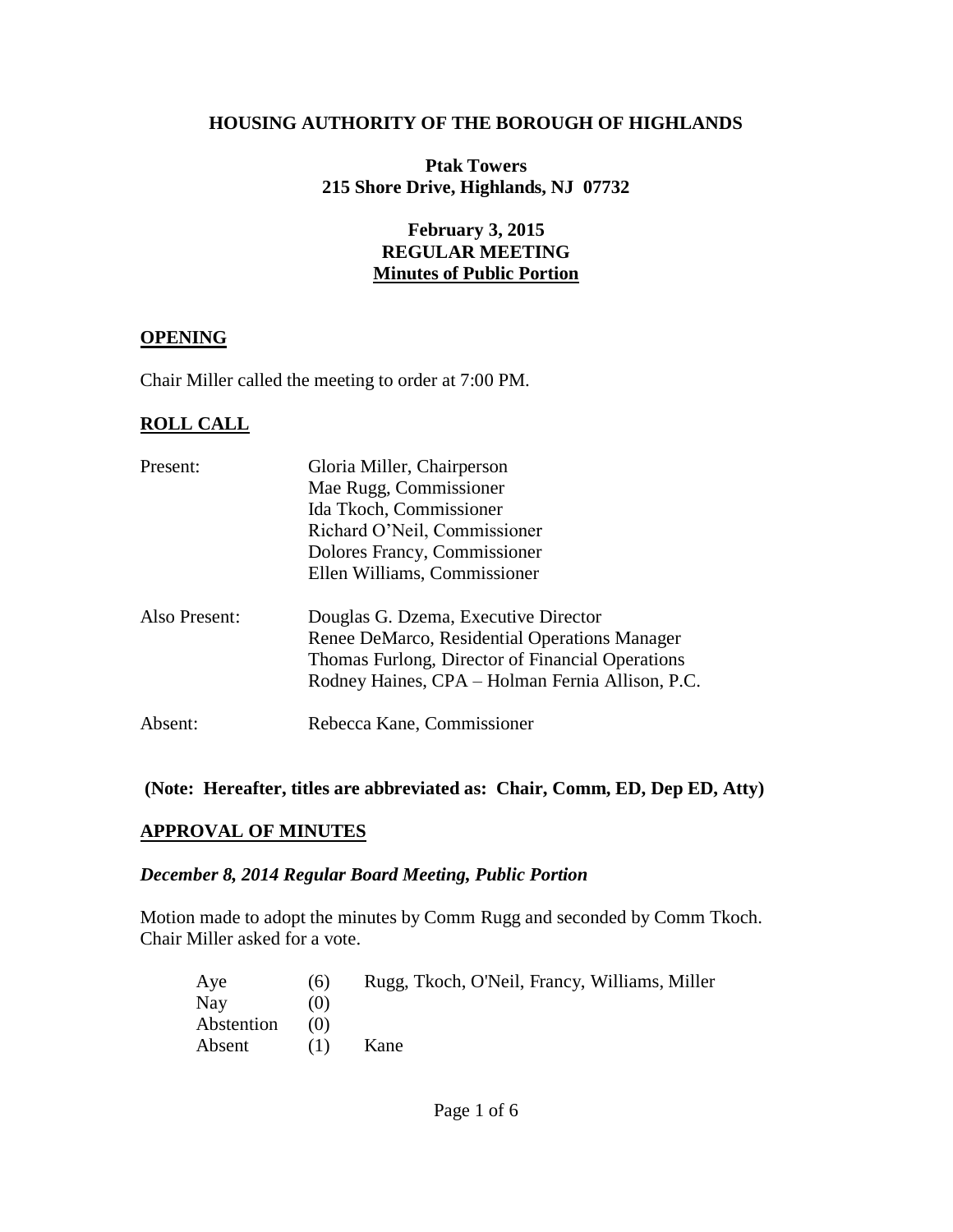#### **PRESENTATION OF BILLS**

Motion made to approve the January 2015 Bills List by Comm O'Neil and seconded by Comm Francy. Chair Miller asked for a vote.

| Aye                                      | (6) | Rugg, Tkoch, O'Neil, Francy, Williams, Miller |                          |
|------------------------------------------|-----|-----------------------------------------------|--------------------------|
| <b>Nay</b>                               | (0) |                                               |                          |
| Abstention                               | (0) |                                               |                          |
| Absent                                   | (1) | Kane                                          |                          |
| <b>CORRESPONDENCE</b>                    |     |                                               |                          |
| <b>Results of the truck bid</b>          |     |                                               |                          |
| Bidders – Name/Address                   |     |                                               | <b>Offer to Purchase</b> |
| -Johnny U's Towing and Auto Repair       |     |                                               | \$750.00                 |
| 10 North Street, Highlands, NJ 07732     |     |                                               |                          |
| -Jersey One Auto Sales                   |     |                                               |                          |
|                                          |     | 495-497 Tonnele Avenue, Jersey City, NJ 07307 | \$862.00                 |
| *-RS Auto Sales                          |     |                                               |                          |
| 211 E. Blackwell Street, Dover, NJ 07801 |     |                                               | \$2011.00                |
| *Bid accepted                            |     |                                               |                          |

ED Dzema noted that other correspondence we have are regarding the floor cleaning and the laundry room.

## **COMMITTEE REPORTS**

Comm Rugg reported that they are still having Bingo. Comm Tkoch invited the Mayor to come see the community room.

Renee read the vacancy report for January. There is 1 vacancy at Ptak and there are 0 at JPM. There are 8 residents on the Ptak waiting list and 54 non-residents. There are 4 residents on the waiting list at JPM and 19 non-residents.

## **OFFICERS & STAFF REPORTS**

ED Dzema gave update on:

- On the 404 mitigation plan we do have our application pending for the generator money, we are keeping our fingers crossed we will be successful there.

- On the evacuation plan, Renee met David Parker and Charlie Wells. Renee explained that during the meeting which Joe Cusumano also helped with input, they explained the additional power that will be generated to the building if/when a new generator is installed and determined where the rallying points in/around the building would be. A tenant meeting will be held once the plan is completed.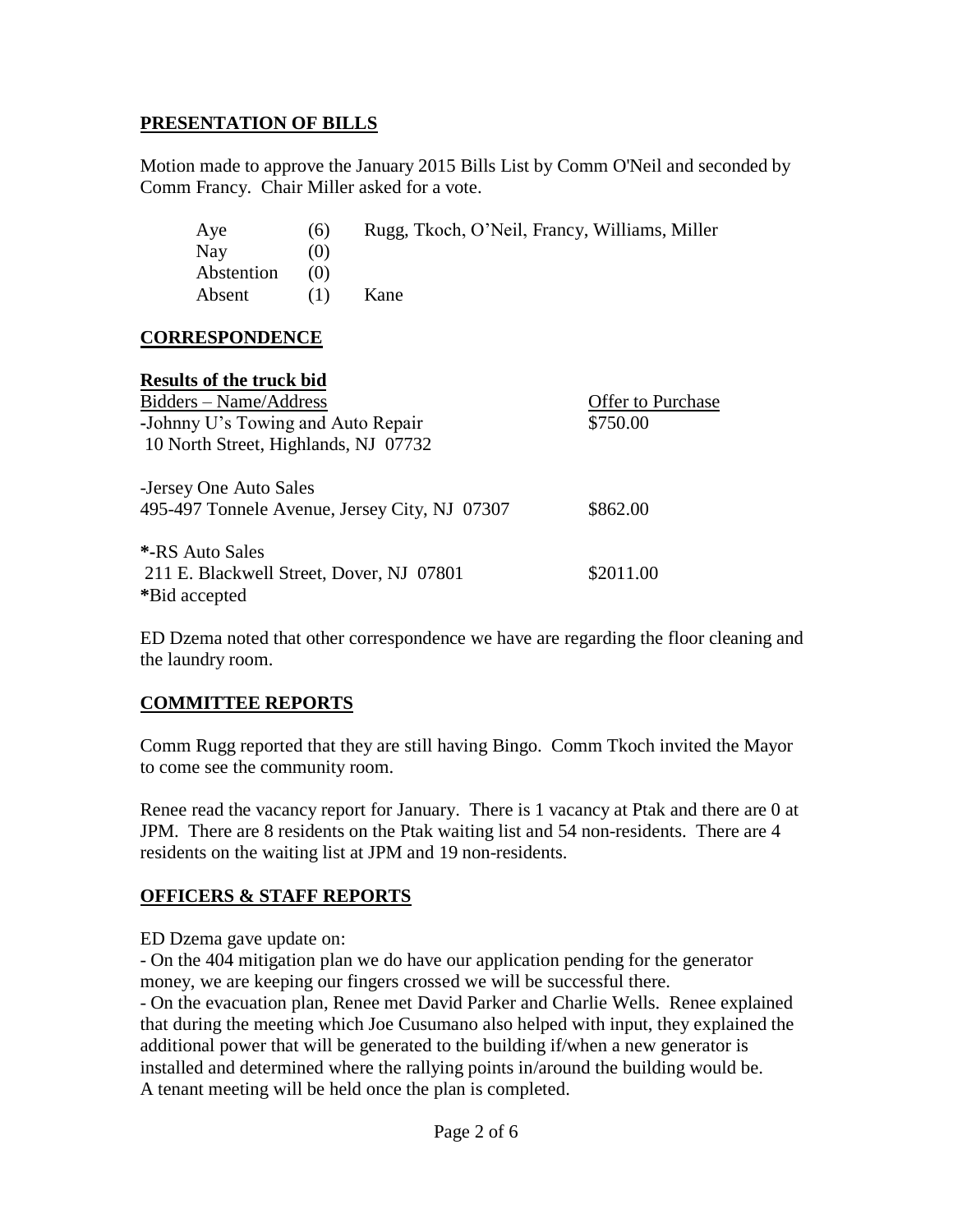-In regards to the stairwell doors/maintenance shop doors, the contract has been awarded and the contractor is currently preparing the product and we expect to have the doors replaced in the next few months.

-We had a fire in the laundry room at Jennie Parker Manor on January 15. It was a clothes dryer fire. The cause of the fire was a malfunction in/around the heating element. The origin of the fire was something that was left in there and burned. It was around \$10,000-\$12,000 damage, we are fully insured. Clean up has begun, we are waiting for a final painting estimate and hope to have the room back in service in 1 to 2 weeks. - For the laundry room at Ptak we have previously spoke about putting in a larger washing machine and dryer, we are waiting on a proposal for these. We also spoke in the past about the pros and cons of a change machine. This company has offered an alternative - a machine that you can feed green cash into, it is a card machine. You will be issued a card which may be recharged with bills that you may recharge rather than carrying pockets full of change. It will stop the people from outside from using the machines also as only you will have a card.

-We have a conflict for the next board meeting as Mr. Bonello cannot make it. Would the board consider rescheduling it? Either 3/19, 3/12, 3/11? March 11 – Motion to make the change made by Comm O'Neil, Seconded by Comm Williams. All in favor: Aye.

**OLD BUSINESS** – None to report.

**NEW BUSINESS** – Comm Williams-At the gathering we had a discussion and there was some interest in having the pool table and piano looked at, is this possible for the future? Motion made by Comm William to look into refurbishing player piano and pool table, Seconded by Comm O'Neil. All in Favor: Aye.

## **RESOLUTIONS**

**FY14-023** – Resolution approving the disposition of obsolete equipment.

Motion was made by Comm O'Neil and seconded by Comm Francy.

| Rugg, Tkoch, O'Neil, Francy, Williams, Miller |
|-----------------------------------------------|
|                                               |
|                                               |
|                                               |
|                                               |

**FY14-024** – Resolution to approve the interlocal agreement between the Highlands Housing Authority "HHA" and Perth Amboy Housing Authority "HACPA".

Motion was made by Comm O'Neil and seconded by Comm Tkoch.

| Rugg, Tkoch, O'Neil, Francy, Williams, Miller |
|-----------------------------------------------|
|                                               |
|                                               |
|                                               |
|                                               |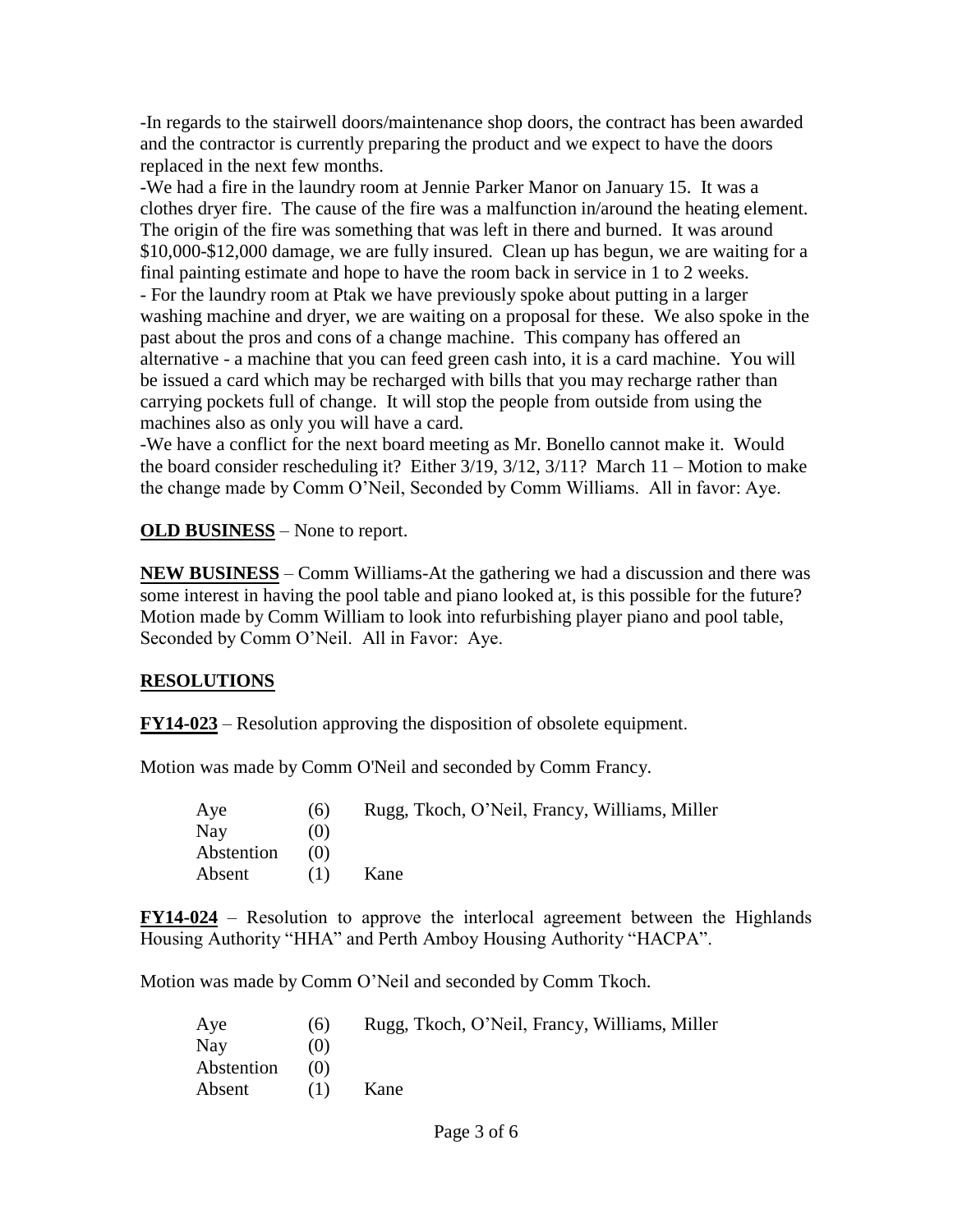**FY14-025** – Resolution to approve the preparation of the Highlands Housing Authority annual and five year plan commencing July 1, 2015.

Motion was made by Comm Williams and seconded by Comm Rugg.

| Aye        | (6)               | Rugg, Tkoch, O'Neil, Francy, Williams, Miller |
|------------|-------------------|-----------------------------------------------|
| <b>Nay</b> | $\left( 0\right)$ |                                               |
| Abstention | (0)               |                                               |
| Absent     | (1)               | Kane                                          |

ED Dzema introduced Rodney Haines, from Holman Frenia Allison, the auditor that had been hired to go through our books and our workings. Every year there are certain requirements that we have to complete for HUD and the Department of Community Affairs. Rodney will point out pages in the audit that are important for the board members to be comfortable with in order to sign the resolution identifying they have reviewed and understand the report. Chair Miller and Comm Francy met with Tom Furlong and Mr. Haines earlier this evening and went through the audit particulars. The highlight of the audit is that we had no findings. We are at a 60% reserve level, up 9% from last year. CPA Rodney Haines gave an overview of the report, and reported they received cooperation from management in providing the information needed. Nothing came to their attention that needed to be put into the report, they are running a very well run operation here.

**FY14-026** – Resolution certifying the local finance board of the state of New Jersey reviewed the annual audit report for the fiscal year ending June 30, 2014.

Motion was made by Comm Williams and seconded by Comm Francy.

| Aye        | (6) | Rugg, Tkoch, O'Neil, Francy, Williams, Miller |
|------------|-----|-----------------------------------------------|
| Nay        | (0) |                                               |
| Abstention | (0) |                                               |
| Absent     | (1) | Kane                                          |

**FY14-027** - Resolution awarding the contract for the engineering services to replace the existing fire pump, controller and other piping and instrumentation at Ptak Towers.

Motion was made by Comm Rugg and seconded by Comm Tkoch.

| Aye        | (5) | Rugg, Tkoch, Francy, Williams, Miller |
|------------|-----|---------------------------------------|
| <b>Nav</b> | (0) |                                       |
| Abstention | (1) | O'Neil                                |
| Absent     | (1) | Kane                                  |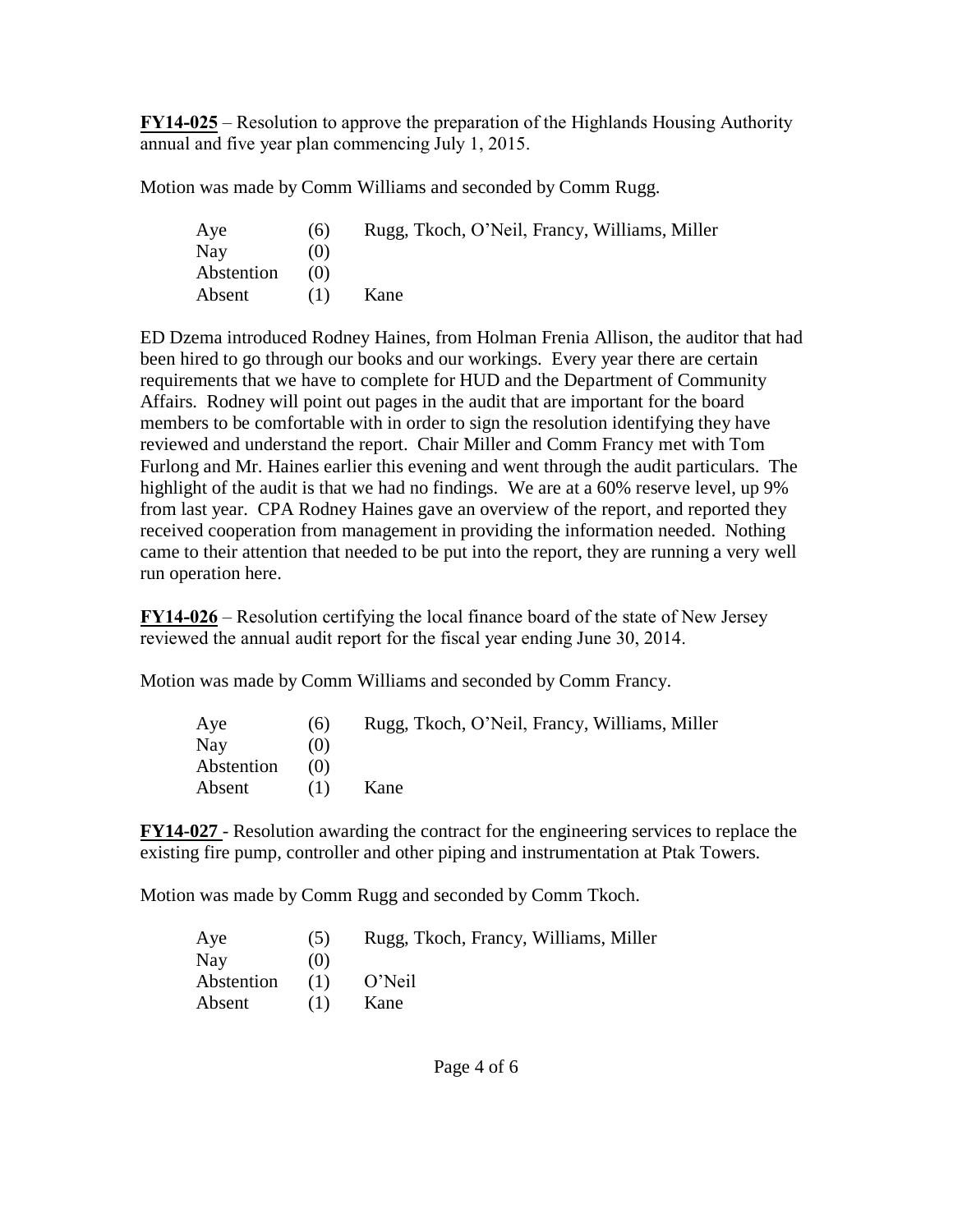**FY14-028** – Resolution approving an award of contract for Green Physical Needs Assessment and Energy Audit and Physical Condition Assessment.

Motion was made by Comm Francy and seconded by Comm Williams.

| Aye        | (6) | Rugg, Tkoch, O'Neil, Francy, Williams, Miller |
|------------|-----|-----------------------------------------------|
| Nay        | (0) |                                               |
| Abstention | (1) |                                               |
| Absent     | (1) | Kane                                          |

**FY14-029** – Resolution awarding the contract for bed bug dog sweeping services.

Motion was made by Comm Miller and seconded by Comm Francy.

| Aye        | (5) | Rugg, Tkoch, Francy, Williams, Miller |
|------------|-----|---------------------------------------|
| Nay        | (0) |                                       |
| Abstention | (1) | O'Neil                                |
| Absent     | (1) | Kane                                  |

## **PUBLIC PORTION**

Gabe Tauro, apt. 319 - Early in the morning the sidewalks are pretty clean but when you come to the driveway, there is no salt. Also the mats in the hallway are not large enough. The salt is getting all over the floor and in the elevators.

Pat Black, apt. 219 - Did you say Jennie Parker laundry room will take just a week to repair? ED Dzema – it will take a week or two. Between the insurance company, the contractors and getting the dryers delivered it will take a week or two.

John Rahm, apt. 402 – The lobby, I come down and there is salt all over.

Chair Miller closed Public Portion.

Motion made by Comm O'Neil to move to Executive Session, and it was seconded by Comm Rugg. All in favor.

# **ADJOURNMENT**

Chair Miller closed the public meeting at 7:50 PM.

# **EXECUTIVE SESSION**